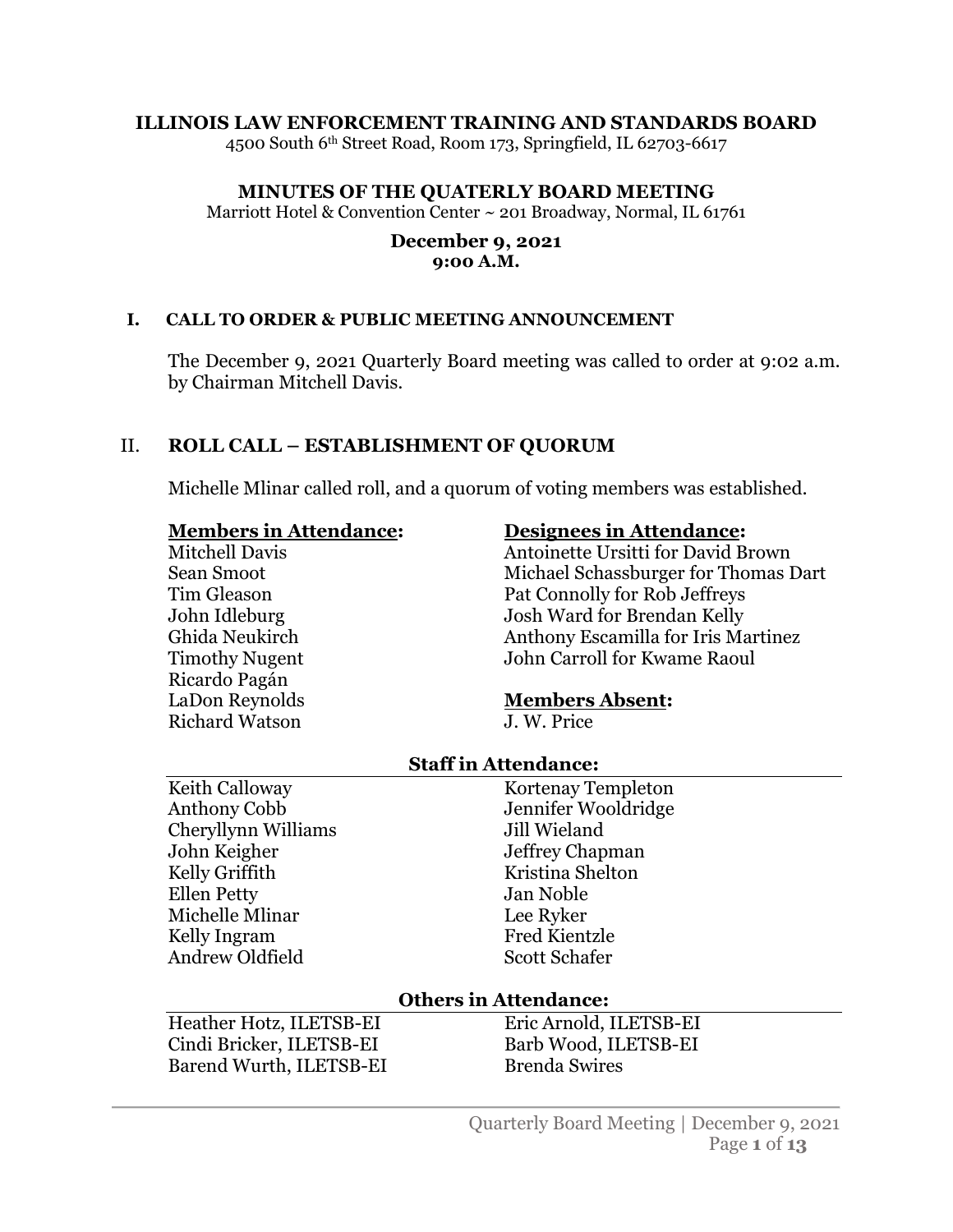Van Muschler, SWIC Michael Schlosser, PTI David Oliver, PTI Joe Prosser, DuPage County Sheriff/PTI Jim Getz, MCLETC Brad Clark, MCLETC Sangamon **County** Doug Coppotelli, MTU 1 Doug Pann, MTU 2 Joe Schweihs, MTU 3 Marty Schafer, MTU 3 John W. Reynolds, MTU4 Brian Fengel, MTU 7 Heather Grove, MTU 7 Jean Swan, MTU 7 Robert Siron, MTU 8 Penny Abbot, MTU 9 Jill Ward, MTU 9 JT Wooldridge, MTU 10 Kevin Koontz, MTU 12 Brad Oyer, MTU 13 Christina Stephen, MTU 13 David Hayes, MTU 14 Scott Williams MTU 14

Chuck Doan, MTU 15 Hilary Davis, MTU 16 Mariam Hamad, CPD Allyson Clark-Henson, CPD Michelle Watson, ILEAS Randy Wilson, ILEAS Tom Turek, DRE Coordinator James Popovits, McHenry County Sheriff's Office Bruce Kettelkamp, Christian County Sheriff's Office Gary Caruana, Winnebago County Sheriff's Office Richard Ciganek, Winnebago County Sheriff's Office David Ernest, Boone County Sheriff's **Office** Shane Casey, Channahon PD Mike McCammond, Loves Park PD Shane Lynch, Loves Park PD Greg Jury, Loves Park Mayor Jon Mandrell, Sauk Valley Community College Nicholas Dale, Champaign Resident

# **III. PLEDGE OF ALLEGIANCE**

# **IV. MOMENT OF SILENCE FOR FALLEN OFFICERS**

Chairman Davis asked for a moment of silence for our fallen officers

# **V. INTRODUCTION OF GUESTS & VISITORS**

# **VI. APPROVAL OF MINUTES**

- A. *Special Meeting of the Board* (*Open Session Only*) September 8, 2021
- B. *Curriculum and School Standards Advisory Committee Meeting* September 8, 2021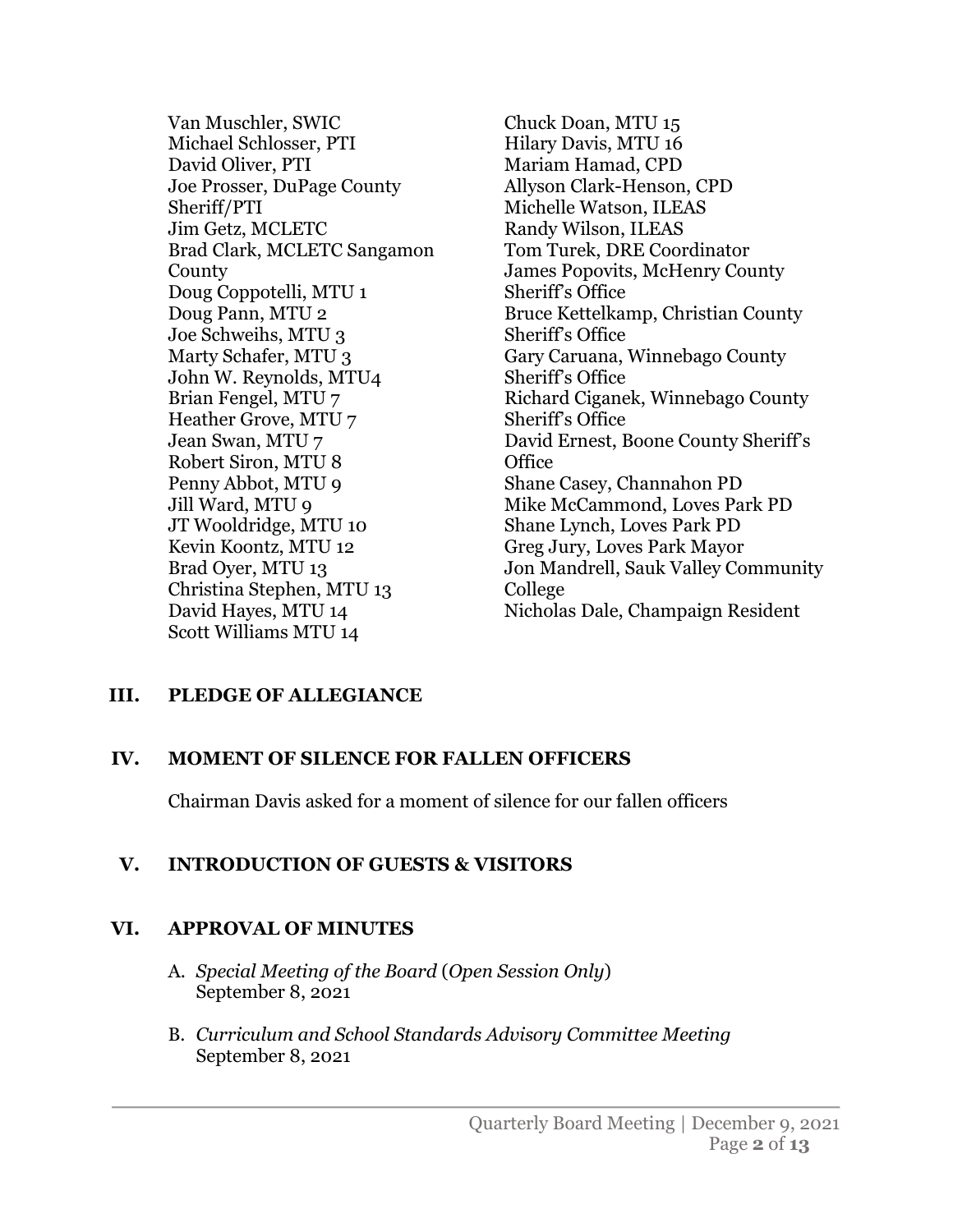- C. *Joint Finance & Legislative and Executive Committee Meeting* September 8, 2021
- D. *Quarterly Board Meeting* September 9, 2021

*Motion was made by Smoot, seconded by Neukirch, and carried by all members present to approve the minutes of the Special Meeting of the Board (Open Session Only), Curriculum and School Standards Advisory Committee Meeting, and the Joint Finance & Legislative and Executive Committee Meeting all from September 8, 2021, and the Quarterly Board Meeting from September 9, 2021.*

Antoinette Ursitti asked for a motion to amend the meeting minutes from September 9, 2021 at 9:00 a.m. to show herself as a designee in attendance representing Superintendent David Brown.

### *Motion was made by Ursitti, seconded by Smoot, and carried by all members present to approve the change to the September 9, 2021 Quarterly Board Meeting Minutes.*

# **VII. REPORT OF STANDING ADVISORY COMMITTEES**

# A. *Curriculum and School Standards Advisory Committee* – *LaDon Reynolds*

Reynolds reported in yesterday's meeting Cheryllynn Williams, Deputy Director of Training, provided an update on the increase in the academy courses being held in 2022. There will be 36 Basic Law Enforcement courses, seven Part Time Basic Law Enforcement courses, 20 Basic Correctional Officer courses, four Part-time to Full-time Transition courses and a Basic Arson Investigator course. She reported for the law enforcement courses, this represents an increase of 10% over what was projected last December - and over 35% of what was actually conducted in 2021. This should help to eliminate the backlog of recruits trying to get into classes during COVID. We approved the 2022 Basic Law Enforcement courses, Basic Corrections courses, Part-Time Basic Law Enforcement courses, the Transition Course and the Basic Arson Investigator course.

Kelly Griffith gave an update on the Mandatory Firearms Training Curriculum revisions and explained the subject matter experts are reviewing suggestions from basic academy staff. They are close to having the curriculum updated and plan to bring a draft of the materials for Board review at the March Board meeting. Kelly read the Mandatory Firearms Training Policy Re-Affirmation to the committee and the motion to approve passed.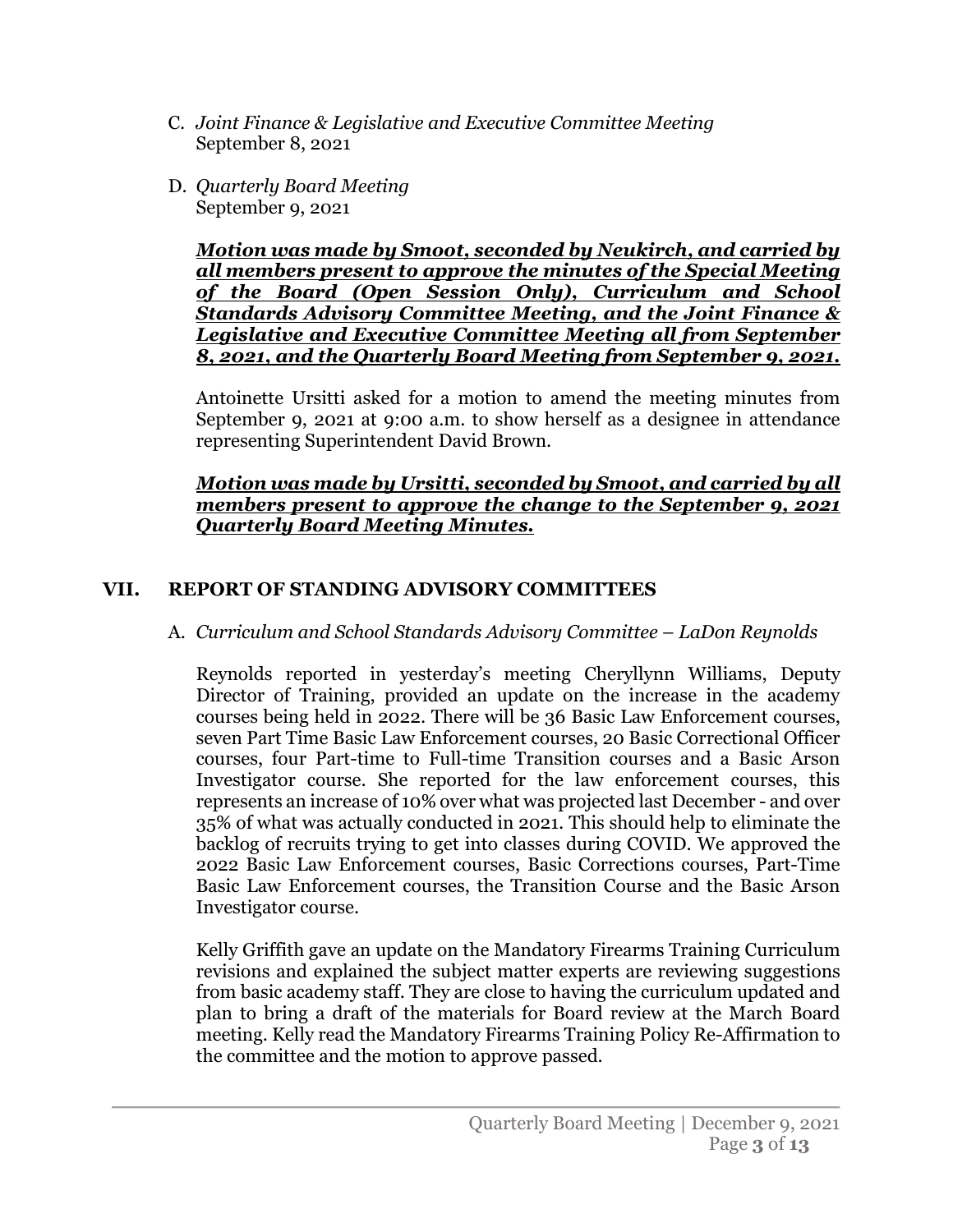The committee approved the In-Service, Advanced and Specialized courses for the Mobile Training Units, Executive Institute, and the ILETSB CIT training and School Resource Officer courses. Additionally, the Cook County Sheriff's Department and Illinois Department of Corrections In-Service Specialized courses were approved. The committee also approved the Lead Homicide Investigator In-Service Specialized courses.

Kelly Griffith updated the committee on the Part-time to Full-time Transition course curriculum revisions. The recommendations made by the UIS Project for Public Safety and Justice approved earlier this year by the Board included a recommendation to form a working group to review the course and make suggested revisions and updates to the course. A working group of Van Muschler, Michael Schlosser, Charlene Moe, Cindy Jones, Heather Hotz, Cheryllynn Williams and Kelly Griffith met and discussed the specific UIS recommendation to create an on-line pre-requisite course for the two week in person training for those part-time officers who received the 400 hour Basic Law Enforcement academy training. She said the working group agreed the recommendation was valid since those who attended the 400 hour Part-Time Basic Law Enforcement academy did not receive the additional hours and courses that are offered in the current 560 hour Basic Law Enforcement course. The Executive Institute has the ability to create the on-line pre-requisite course and the working group will continue to meet to further discuss specific content. The working group hopes to present material at the March Board meeting.

John Keigher gave an update on tuition and class size recommendations for the 2022 Academy classes. There are no tuition adjustments for this year but we anticipate increases for the next year after we see how the SAFE-T mandates increase actual costs. The Board will review the standard increase request forms and make any updates before they are due next year. A handout of the requested classes and current tuitions will be provided at Thursday's meeting.

Mitchell Davis advised the committee that some agencies are concerned that the Police Law Institute (PLI) monthly legal update is only getting credit for the legal update mandate. Kelly Griffith and Keith Calloway described the PLI legal update to the committee and explained that the legal update mandate seemed appropriate given the content and the length of time it takes to review the material.

Chairman Davis also mentioned that the PERF ICAT course has a lot to offer in the area of crisis intervention and response tactics. He has recently attended their train the trainer program and believes that it may be helpful to our academy directors as they consider options for meeting the new SAFE-T Act requirements.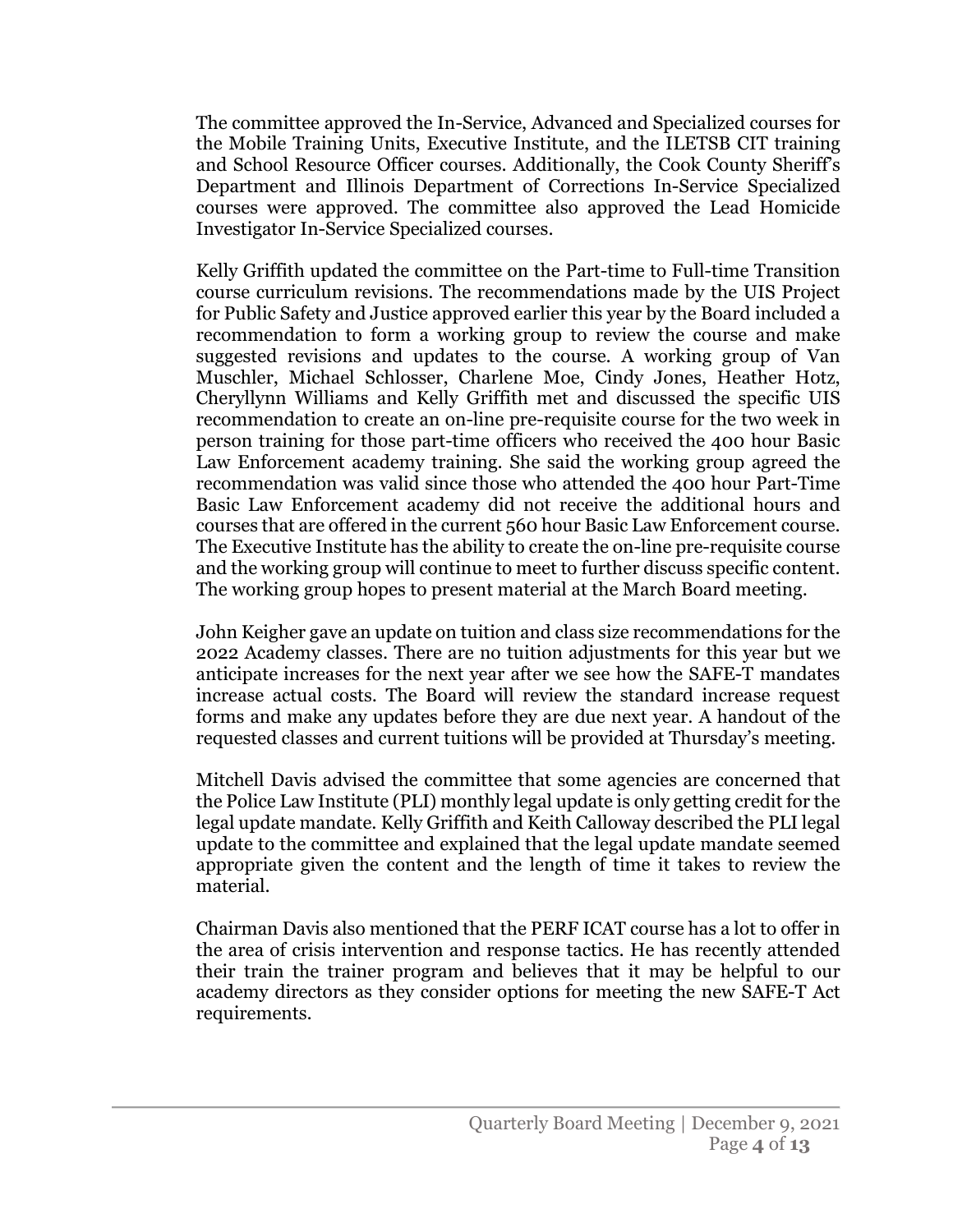## *Motion was made by Smoot, seconded by Neukirch, and carried by all members present to approve the Curriculum and School Standards Advisory Committee report.*

B. *Joint Finance & Legislative and Executive Committee*

Combined report under C. Special Personnel Committee

C. *Special Personnel Committee*

Committee Chairman Smoot stated he would combine his report on items B and C. The Joint Finance & Legislative and Executive Committee met yesterday. Our new CFO, Kristina Shelton, reported the financials and Smoot asked that we move for approval on her presented items later in the meeting. The Committee also received a Legislative and Litigation update from John Keigher. Ellen Petty, our HR and Labor Relations Manager, gave an update on personnel. The Committee did discuss modifying the 104 (Job Description) for the Executive Director. The Committee also received a body camera update from John Keigher. Keigher also gave updated information regarding the SAFE-T Act, and stated we requested modifications to the SAFE-T Act bill which were not passed. It is anticipated the Board will pursue the modifications again as we do not have the personnel or the space to operate as needed after the first of the year.

#### *Motion was made by Idleburg, seconded by Watson, and carried by all members present to approve the Joint Finance & Legislative and Executive Committee report and the Special Personnel Committee report.*

# **VIII. EXECUTIVE MATTERS**

- A. *Financial Items Kristina Shelton*
	- 1. *FY21 Final Expenditures/FY22 Expenditures through November 15, 2021/ Cash Flow Analysis for Funds*

Shelton introduced herself as the new Chief Fiscal Officer for the Board. She stated there are three financial reports prepared for review under TAB G in the Board Book; FY21 Final Expenditures, FY22 Expenditures, and Cash Flow Analysis for all three of our Funds. The Cash Flow Analysis report includes Fund 365: Camera Grant Fund, Fund 517: Police Training Intern Fund, and Fund 879: Traffic and Criminal Conviction Surcharge fund. Since this report has been completed the final payments to the MTU's that can be made without Board action have been sent.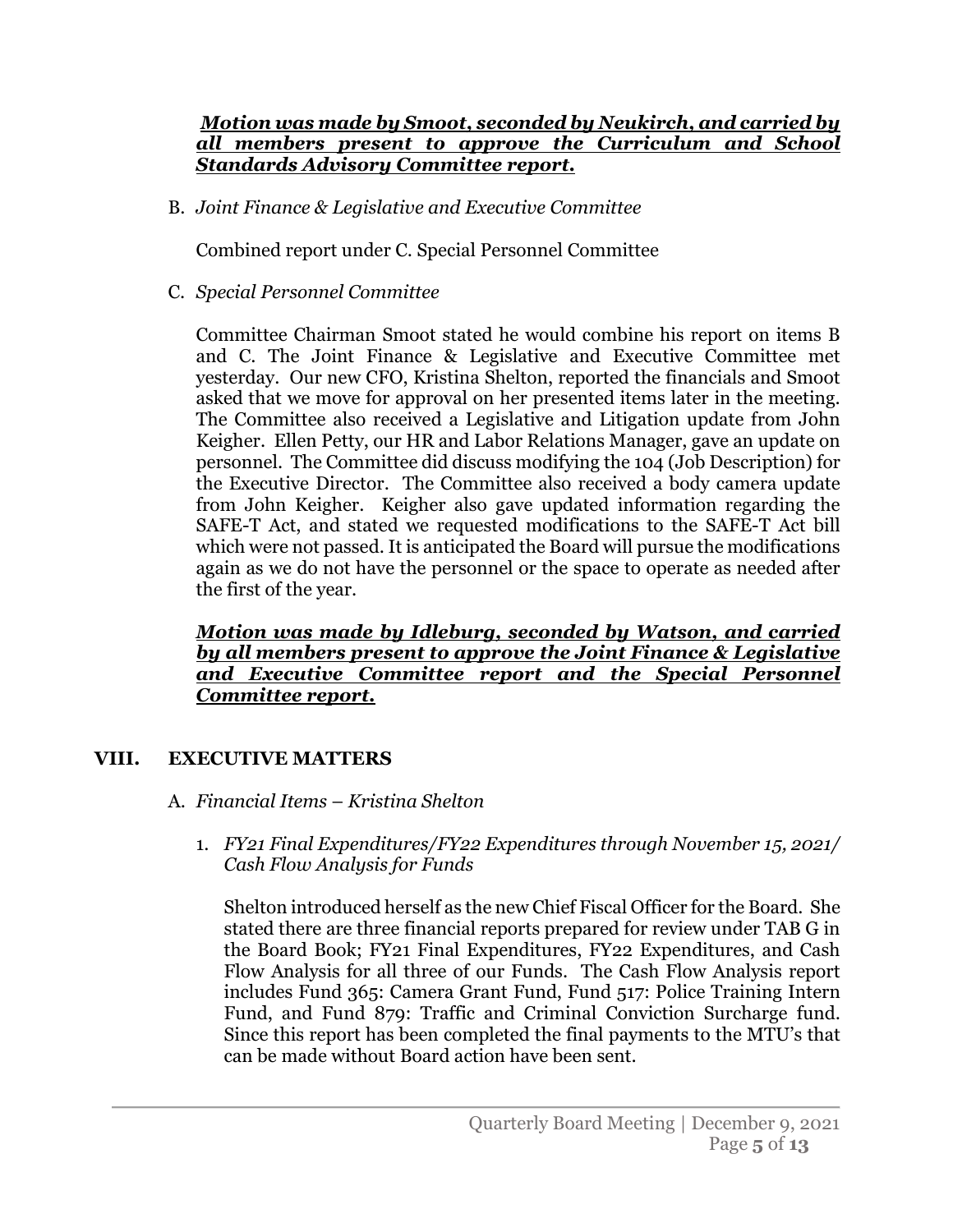# *Motion was made by Smoot, seconded by Nugent, and carried by all members present to approve the Fiscal report.*

2. *Approval of the FY22 Full Budget for the MTU's & Direct Training Awards*

Traditionally the Board approves half of the budget in the summer and half at the December meeting. This time we are asking for the full budget to be approved so we can make full year payments to the MTU's.

## *Motion was made by Smoot, seconded by Idleburg, and carried by all members present to approve the FY22 Full Budget for the MTU's & Direct Training Awards.*

B. *Personnel Matters* – *Ellen Petty*

Petty stated her report is under TAB H in the Board Book. She introduced our newest employees: Kristina Shelton our new CFO, Cheryllynn Williams our Deputy Director of Training, and Scott Heston our new Cook County Field Rep.

Petty pointed out that with the jobs currently posted and upcoming positions we do not have the office space, equipment or vehicles to accommodate them.

Jill Wieland, formerly from our Fiscal Department, has been promoted to Lead Certification Specialist. Petty is currently working on three jobs, and the new ASSIST Manager will start next week. There is a Network Administrator position posted that closes next week and the Grant Accountant, Jill's old position, will close today. We also have a GATA Grant Officer position posted as well.

Chairman Davis asked the new employees to stand as he welcomed them. He also asked the entire staff to stand so he could thank them for all of their hard work. Davis stated the Personnel Committee is putting out a search for a new Executive Director, he wants the records to reflect the fact that we are doing a nationwide search is in no way reflective of the job our current Interim Director is doing. Director Calloway came in during an extremely difficult time and is doing a tremendous job of getting us where we need to be. This Board is in no way dissatisfied with Director Calloway's performance we are just doing our due diligence and being transparent in everything we do.

C. *Law Enforcement/Corrections/Court Security Waiver Disposition Quarterly Report* – *Chairman Davis*

# *Motion was made by Watson, seconded by Smoot, and carried by all members present to approve the Waiver Disposition Quarterly Report.*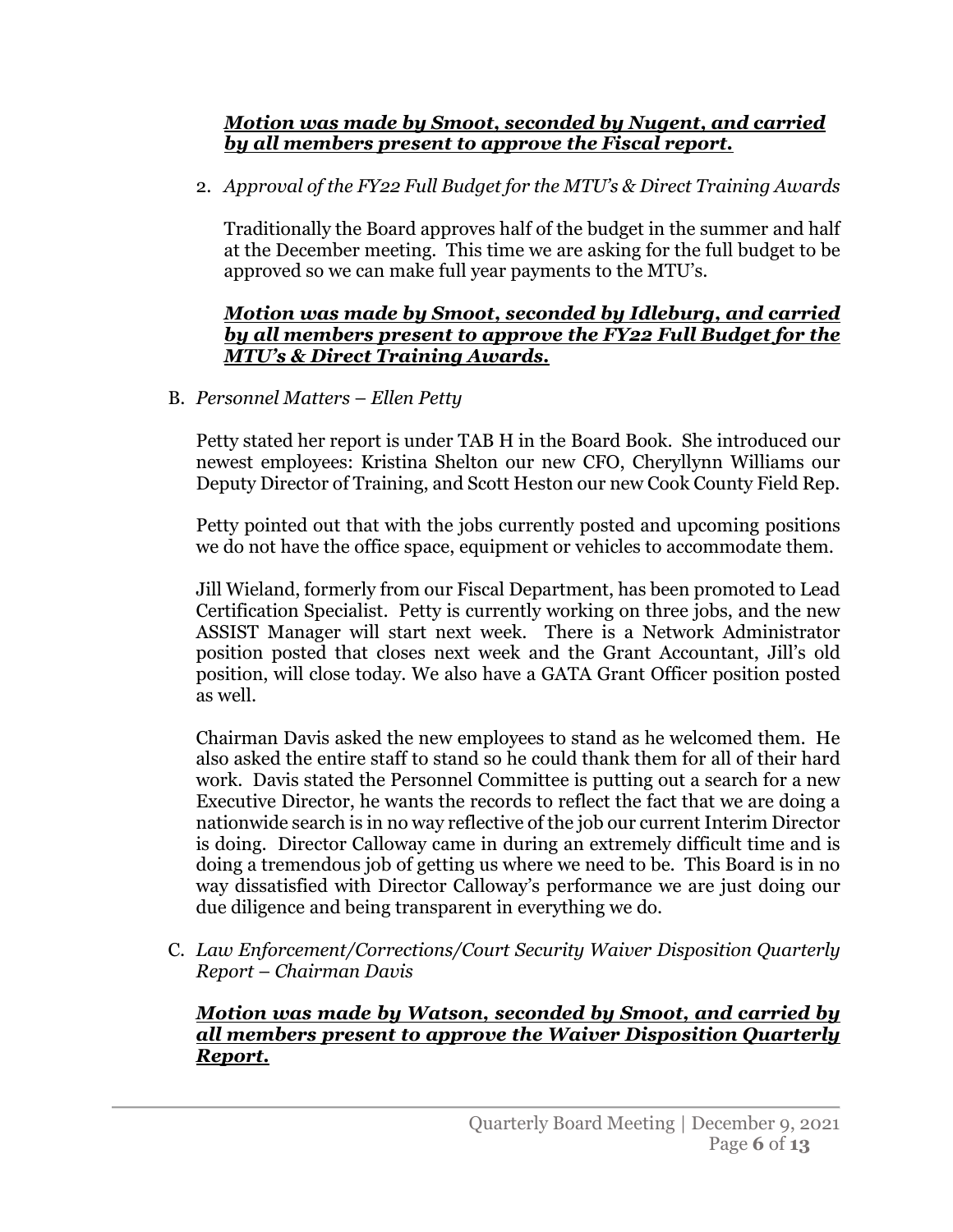D. *COVID-19 Extension Waivers* – *John Keigher*

Keigher stated since June of 2020 there has been a need to issue special extensions for officers not able to meet their training requirements due to academy availability under COVID restrictions. Under TAB I in the Board Book there is a list of officers who will require the extension, once approved we will make a proper notation in their file, and the notations will stay with each officer for future reference.

### *Motion was made by Nugent, seconded by Smoot, and carried by all members present to approve the COVID-19 Extension Waivers.*

E. *Legislative and Litigation Update* – *John Keigher*

Keigher stated there are no new lawsuits to report. However there are three items to update the Board on.

A Southern Illinois sheriff recently received permission from his county board to take legal action against the Board due to the COVID restriction requirements we have in place. He apparently has had a few correctional officers removed from the academy. We have not received anything on this, but will update the Board with any new developments.

We have a pending case in front of the Human Rights Commission which was dismissed once, but is now back on some technicalities involving an officer who had some expunged records. He had been denied a waiver in the past and one more recently so the Attorney General is helping us file briefs on this and we expect a decision by the end of the month.

Finally, the Board is involved in a case regarding an alleged cheating issue. The Boards exams have been subpoenaed and the Attorney General has come in on our behalf to defend the protections afforded to those kind of sensitive documents.

HB 3512 – passed in the Senate but is sitting in the House, there is an opportunity to pass it in January. Most of the issues we raised a year ago have been addressed in this trailer bill, but additional items were added that were not ours and there are some complications. The key components of the bill are: 1) to expand the Review Committee to add two more members, one of which is another union member. 2) Any investigations that we refer back to the employing agency would have to report quarterly updates to us. 3) There were also some changes to the part time officer provisions regarding what they can do during training, and it incorporated language from our administrative rules into the statute. 4) It would require the Board to act on reactivation requests within 30 days, it important to note that most of the waiver requests we process are completed in less than five days. 5) Finally, it extended the effective dates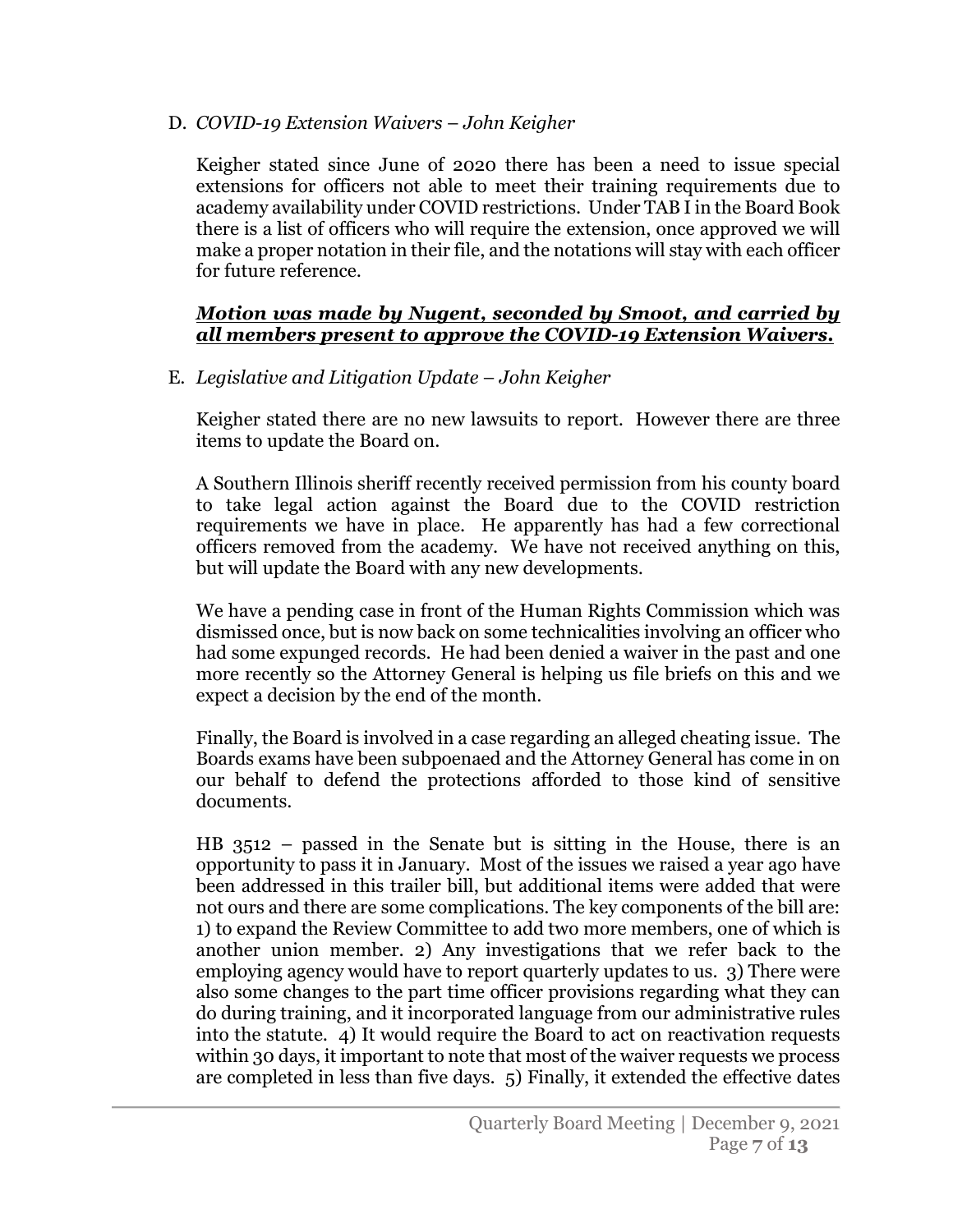for several key provisions regarding certification, decertification, investigations and the review panel.

In the veto session there were some changes to the Healthcare Right of Conscience Act which has bearing on the COVID provisions, the changes will become effective January 1st and will have a bearing on several pending lawsuits.

New HB 4240 – This bill addresses the training for 911 Operators – specifically it requires mental health training for them. It is important to note this is a training the Board helped develop several years ago. This will have a bearing on our CIT officers and how they interact with 911 operators.

We are told the Spring Legislative session will be accelerated so we expect more of an update at our March meeting.

# F. *Chairman Remarks* – *Mitchell Davis*

Chairman Davis opened by thanking the Director and staff for all they are doing. He stated the work by staff and the Board goes far beyond the meetings we have.

Legislative issues are the most consuming to the Board at this point. He encouraged everyone to contact us if they have questions or issues, stated the Board and staff would be glad to answer any questions as we are all just trying to get things right.

Davis commented there has been discussion regarding Academy expansion and how do we put things into place that are beneficial to everyone. We are looking into addressing the backlog at the academies and the issue of putting part time officers in places they aren't trained and ready for. Davis stated the Board will be forming a working group to work with the part time issues.

# **IX. PROGRAM PROGRESS REPORTS AND CONCEPTS**

# A. *Illinois Law Enforcement Executive Institute* – *Heather Hotz*

Hotz stated that over the last two months the Executive Institute has solidified three executive summits. At the end of 2020 the Executive Institute did a needs assessment with around 55 chiefs from across the state to see where they felt was a shortcoming of training. Their greatest need was recruitment and retention. The Executive Institute brought in a national expert and published author from Ohio to facilitate a summit on recruitment and retention on November 18th in Downers Grove. The class was full with a wait list, however, they were able to accommodate everyone and the speaker ranked a 4.96 out of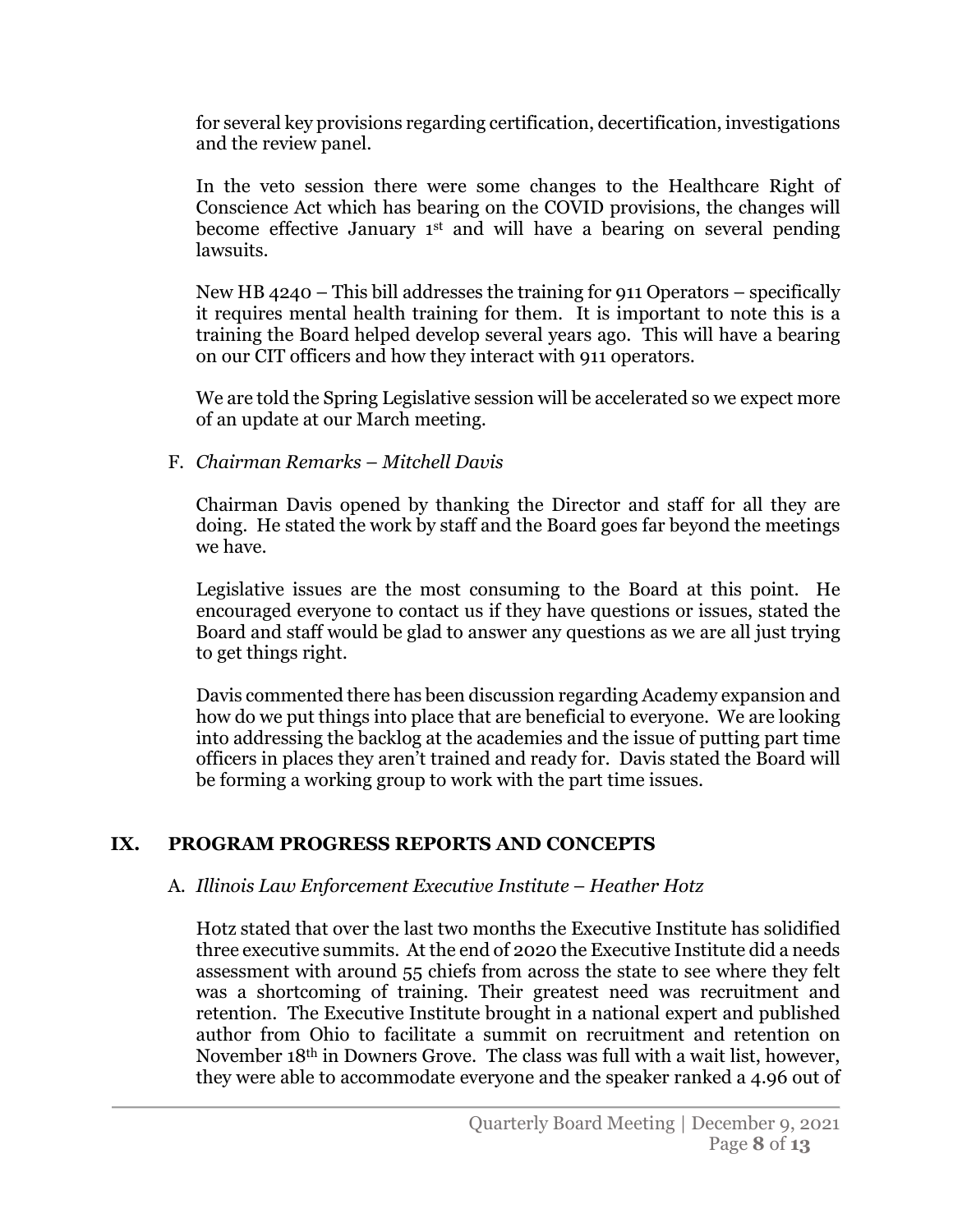5.0. They are already in talks to bring him back in spring 2022 for another summit.

The Women in Criminal Justice Conference is coming up in Bloomington-Normal, Illinois on April 12-13.

# B. *A Statewide System of In-Service Training (ASSIST) Program and Specialized Training Programs* – *Kelly Griffith*

Griffith stated TAB K, Attachment 1, shows for FY21 we awarded the MTU's \$6.2M and the total paid was just over \$4.7M. Attachment 2 shows the training activity for the MTU's for first quarter. Attachment 3 shows the FY22 payments, and Attachment 4 shows the Conditions of Award for FY22.

IDOT Grant update – we were awarded the same amount of money as previous years and the MTU's are holding classes.

C. *CIT & SRO Training Update* – *Jennifer Wooldridge*

Wooldridge stated CIT and SRO programs are going well. The full report can be found under TAB L in the Board Book.

D. *Information Technology Update* – *Kelly Ingram*

Ingram stated his report is located under TAB M in the Board Book. We are working to refresh our PC environment, we have applications in place for the SAFE-T Act requirements to make sure everything is in place by January 1st. Regarding turnaround time for new employees, Ingram stated that currently everything is done and ready to go prior to the employee coming in. OneNet provides Cybersecurity Awareness training to and is required by all employees. We are working to see if we can make the Cybersecurity Awareness training available to all Board members as well. Regarding Cyber Security Insurance, we are refreshing our firewalls and the new Network Administrator will be solely responsible for the security of the network.

E. *Part-Time Basic Training Update* – *Kelly Griffith*

Griffith stated the report is located behind TAB M and there is nothing to add to the report.

# *Motion was made by Smoot, seconded by Neukirch, and carried by all members present to approve all Program Progress Reports.*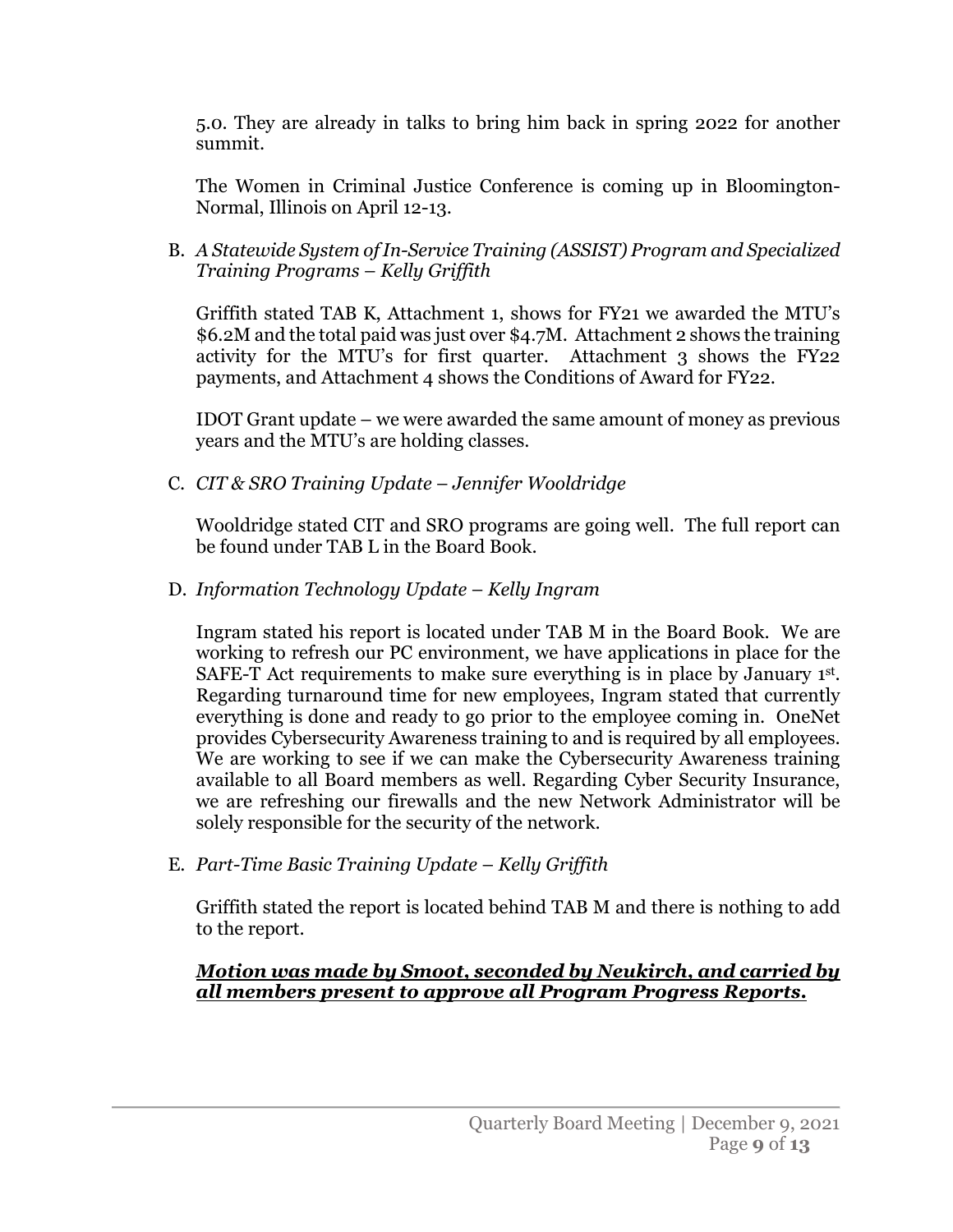# **X. UNFINISHED BUSINESS**

#### A. *SAFE-T Act Update* – *John Keigher*

Keigher stated we are moving ahead to get everything implemented as soon as possible. We did meet the July mandates with the mental health screening posting and the BLE changes that were required. Several items go into effect January 1st and our IT team is making sure the public and internal portals will be ready, including the Professional Conduct Database. The second stage of the SAFE-T Act deals with the investigation process, the certification review panel and the hearings that are required, and the verifications we are going to start doing for certifications and trainings. This is where we need additional staff, space, and equipment to get things moving.

# B. *Harassment & Discrimination Prevention Training* – *Kelly Griffith*

Griffith reported the Board and staff is in 100% compliance with the Harassment & Discrimination Prevention Training.

C. *Mental Health Screenings* – *John Keigher*

One of the SAFE-T Act requirements was for the Board to establish state-wide mental health screening standards. It is not a requirement of the agencies to adopt the standards, but it is a mandate of the Board to create a model policy. Once the draft was sent out for review we received a handful of comments with helpful suggestions. Jennifer Wooldridge and John Keigher recently reviewed suggestions from mental healthcare providers other professionals currently working with law enforcement and they provided us with new perspectives to make things better. Due to this they will postpone presentation to the Board until possibly the March meeting.

# D. *Camera Grant Rules* – *John Keigher*

Keigher stated the packet of handouts contains the Camera Grant Rules document they have been working on. Because the camera grant is a reimbursement grant we have to address things differently and there have been changes to rules throughout the years. Some of the key components to the updated draft is that it distinguished body cameras from car cameras, and it addresses the provision of the red light cameras and under the new rules red light agencies can be considered.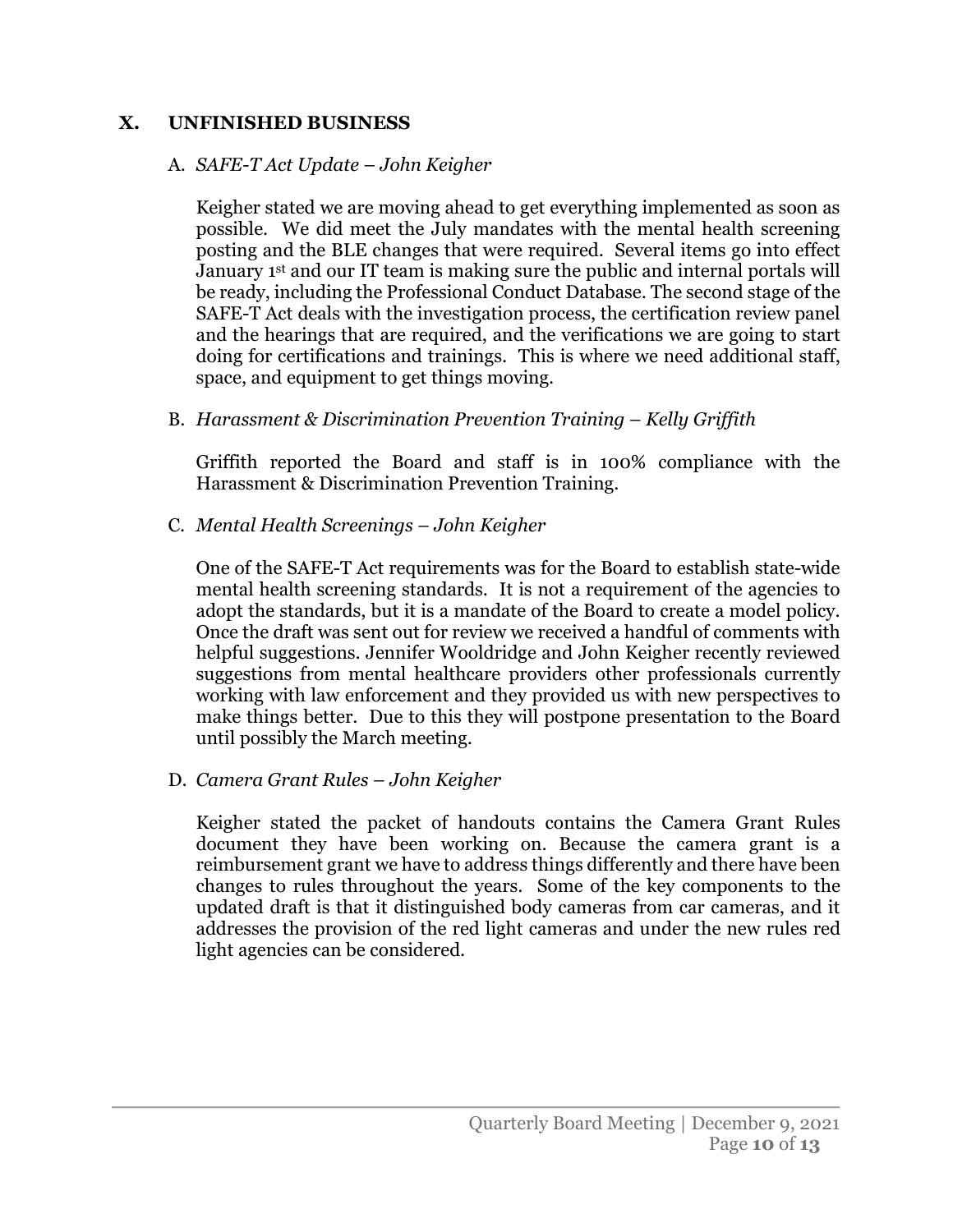## **XI. NEW BUSINESS**

## A. *Community Emergency Services and Support Act (988 Bill)* – *John Keigher*

This is the new law that established the 988 number for those experiencing a mental health behavior. This helps the 911 dispatchers properly address these types of calls. This law may limit the role of CIT officers because under this law if it is a mental health call officers are not to be involved. We are working to address this with the bill's sponsors. Keigher read a portion of the position statement they are presenting to the stakeholders and would be willing to share the full statement with anyone.

## B. *POWER Test* – *Mike Schlosser*

Schlosser presented a PowerPoint presentation on the POWER test. The POWER (*Police Officer Wellness Evaluation Report*) has not changed since 1987 and it consists of 4 components: sit & reach, sit ups, 1 max rep bench press and a 1.5 mile run. The standards for the test are based on age and gender, but there is no national standard for this test. We have a few options for change, but more research is necessary. One option is to continue to use or modify the Cooper Institute POWER Test. We could also do a validation study through a third party vendor using a criteria validation study or a transfer ability study. Another option is to apply other agencies absolute standards, or we could go to job task specific testing, or finally like some academies in the country just have no fitness testing for entry or exit. Schlosser gave a brief description of each option noting more research is needed before any changes are made.

Chairman Davis stated this is an ad-hoc committee and instructed them to continue their work under the umbrella of the Curriculum and School Standards Advisory Committee.

#### **XII. PUBLIC INPUT**

Greg Jury, Mayor of Loves Park. Mayor Jury spoke to the Board regarding the need for an additional Basic Law Enforcement Academy in northwest Illinois. They use downstate academies and it is becoming increasingly difficult to get his officers enrolled. He is asking the Board to consider the application for a new academy at Sauk Valley Community College.

Gary Caruana, Sheriff of Winnebago County. Sheriff Caruana spoke to the Board regarding the need for a new academy at Sauk Valley Community College. He has nine officers waiting and at this point he will not be able to get these officers on the street until late 2023 early 2024. They have a proactive approach to mental health, they have a CCRT team of co-responders with Rockford and Loves Park but they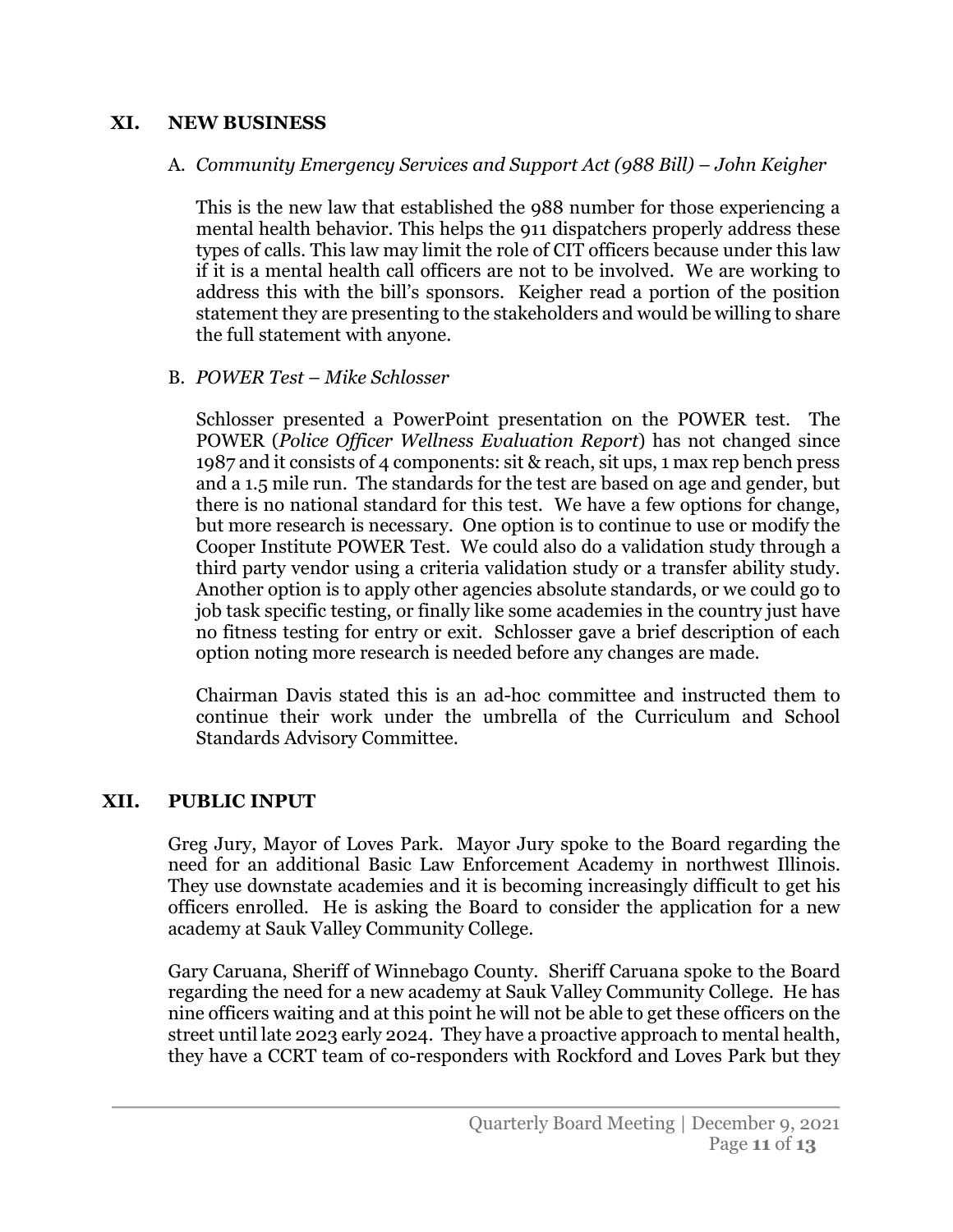need officers. They also work with the Peace Center in Rockford which deals with domestic violence and human trafficking.

John Mandrell, Vice President of Sauk Valley Community College. The mission of the college is to respond to the community needs. He is asking the Board to increase communications with them and to consider talking more about how they can help us with a new academy.

David Ernest, Sheriff of Boone County. COVID clearly set us back with academy availability, but this was an issue before COVID. His officer is currently number 96 on a wait list for entrance. He is asking the Board to expand existing academies or open a new academy. They are having issues with lateral transfers and cannot compete with \$20,000 signing bonuses.

Bruce Kettelkamp, Sheriff of Christian County. He is requesting the Board approve a waiver for Howard Buffet. Buffett serves as a part time voluntary officer for the county and is necessary to them because of his extensive law enforcement training and willingness to serve. Kettelkamp wanted more time and Chairman Davis offered him the ability to submit a written statement to the Board for further review.

Nicholas W. Dale, Resident of Champaign, Illinois. Dale asked to speak to harassment and discrimination. He stated a University of Chicago study shows "*Illinois is the second highest for public corruption and that comes right after Louisiana and Washington, D.C.*" He stated in regards to the Champaign Police Department, the Champaign County Sheriff's Department, the Coles County Sheriff's Department, the Charleston Police Department he personally feels there is some discrimination and harassment going on from what he has witnessed. He feels once he filed a grievance for regress and made his opinions known "*it seemed as if more officers were coming into my vicinity as I was driving*". He is currently gathering his own evidence to present to the Board and intends to work with the FBI on the corruption.

Once Public Comments were completed Chairman Davis asked if the members had anything else to add. Tim Gleason asked to recognize Chief LaDon Reynolds and congratulated him on his nomination to become a Northern Illinois District US Marshall. Gleason wished a happy holiday to the Board members and to everyone on the job.

Chief LaDon Reynolds stated the community next to his, Forest Park, has just lost two officers due to heath concerns and asked that we keep the families and communities in our thoughts and prayers.